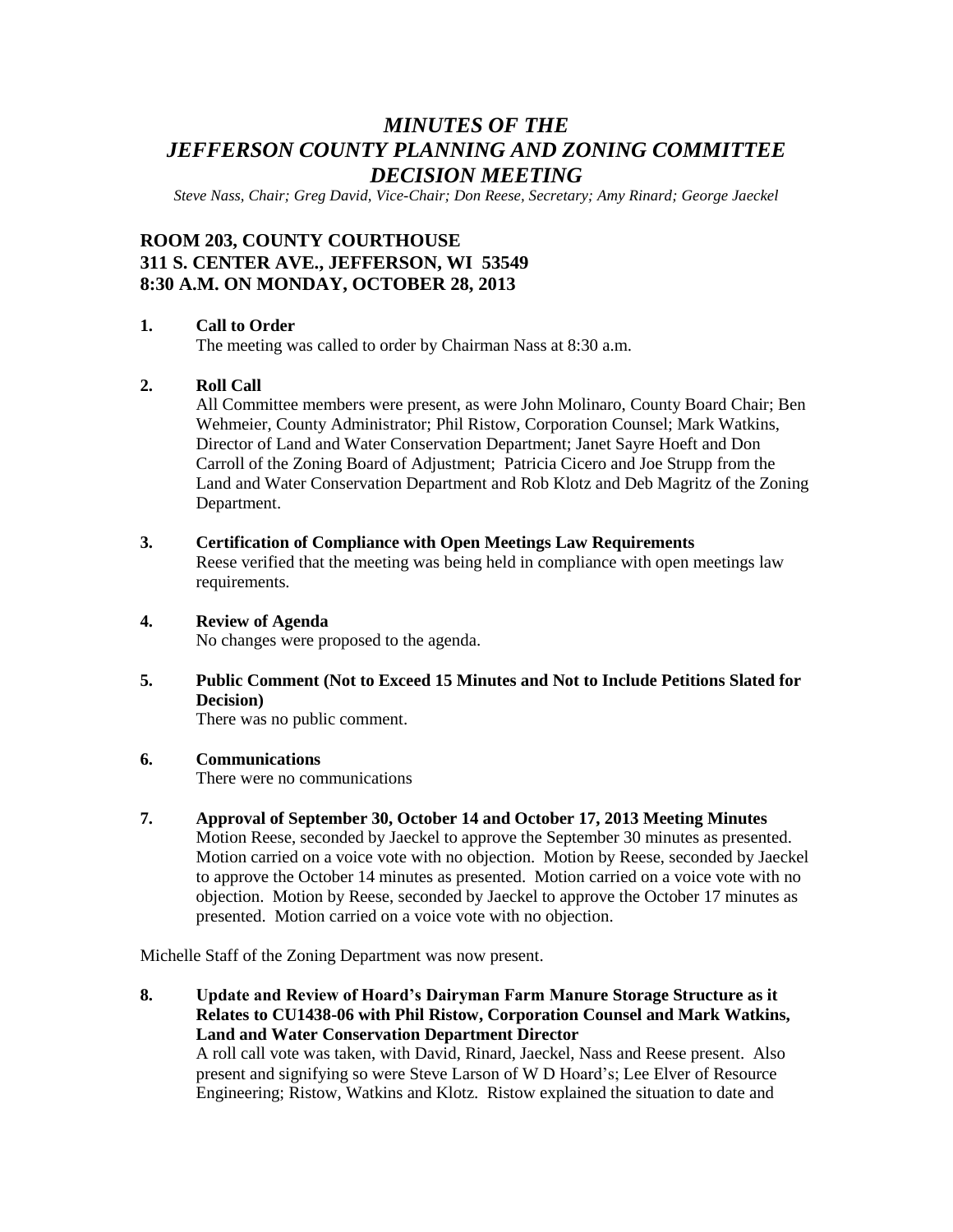posed the question, where does this go next? Watkins noted that he had met with Hoard's reps the previous week and suggested emptying the basin to conduct a "dead test." There were questions from the Committee. Larson responded that he thinks what he's heard is a fair assessment, and also wants to get the issue resolved. Hoard's plan is to draw down the pit now as much as is possible, and will continue to do so in the spring. He noted that winter readings have traditionally been lower. Motion by Jaeckel, seconded by Reese to work with Watkins' plan and to get this done sooner rather than later, working into spring 2014 if necessary. David asked for a more exact date; Larson suggested July 1, 2014, to which Watkins added his agreement. Nass offered a friendly amendment to the previous motion which would require initiation of a dead test not later than July 1, 2014. He also noted that he would like this matter brought back to the Committee for periodic updates. Watkins will write this into a plan which he will bring back to the Committee. There was a roll call vote for both the first motion and the amendment, with David, Rinard, Jaeckel, Nass and Reese all voting aye.

**9. Discussion with the Zoning Board of Adjustment and Possible Action on Act 170 Ordinance Change to Sec. 11.09 of the Jefferson County Zoning Ordinance** Klotz explained this item, and laid out options for future consideration. He noted that these options do not apply in the floodplain. Motion by Nass, seconded by Jaeckel to allow no additions in the road right-of-way, but to allow, using an 11-member system, a 50% member alteration for existing structures and a 50% ground footprint. Motion carried on a voice vote with no objection. It was reiterated that there would be no additions in the road right-of-way.

#### **10. Monthly Financial Report for Zoning – Rob Klotz**

Klotz showed his report digitally, and noted that revenues were up \$5,000 this month from the same period last year.

- **11. Monthly Financial Report for Land Information Office – Andy Erdman** Erdman showed figures as of the end of September. His revenues are currently at 71% or 72%, and ordinarily one would expect them to be at approximately 75% at this time of year. The surveyor's budget is still short on revenues, mainly due to weather.
- **12. Preview of the New GIS Interface Developed for Public and County Staff – Andy Erdman**

Erdman demonstrated facets of the new GIS, created by Symbiont.

# *PLEASE SEE INDIVIDUAL FILES FOR A COMPLETE RECORD OF THE FOLLOWING DECISIONS:*

**13 . Decisions on Petitions Presented in Public Hearing on October 17, 2013:** Action moved at this point to CU1757-13 for Troy N Schlender, Town of Milford. A roll call was taken with David, Rinard, Jaeckel, Nass, Reese, Klotz, Cicero and Strupp verifying attendance. Motion by Reese, seconded by Jaeckel to approve the conditional use with conditions. The motion was **approved** on a roll call vote with David, Rinard, Jaeckel, Nass and Reese all voting aye.

Next up for consideration was petition CU1759-13 for Dustin Wilke/Wilkes LLC Property, Town of Waterloo. A roll call vote was taken, with David, Rinard, Jaeckel, Nass, Reese, Klotz, Strupp and Cicero signifying attendance. Motion by Reese,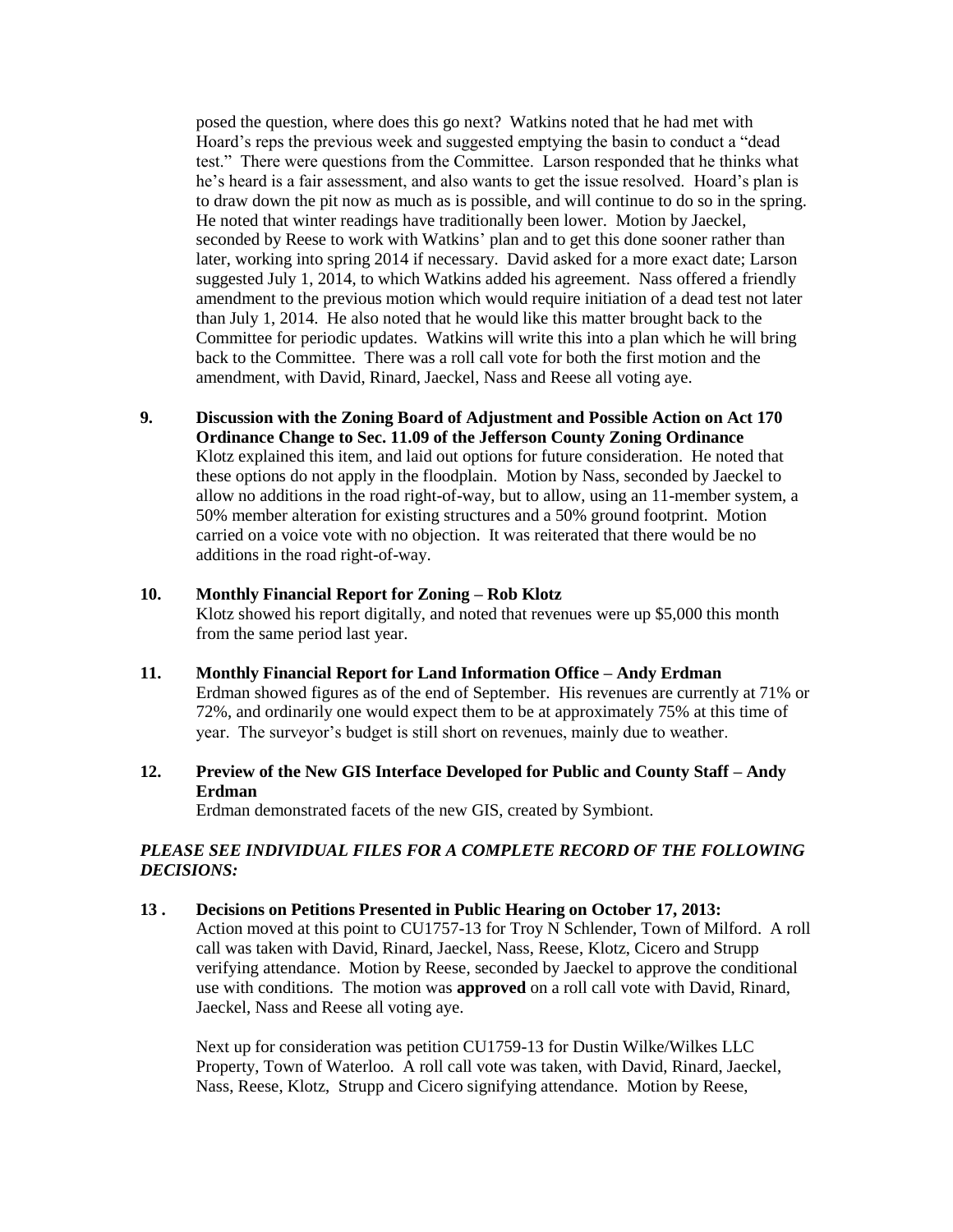seconded by David to approve the conditional use with conditions. The motion was **approved** on a roll call vote with David, Rinard, Jaeckel, Nass and Reese all voting aye.

**APPROVED WITH CONDITIONS** R3667A-13 on a motion by Reese, seconded by Jaeckel & **APPROVED WITH CONDITIONS** CU1753-13 – Luke Purucker, Town of Koshkonong on a motion by Jaeckel, seconded by Reese. Both motions carried on voice votes with no objection.

**APPROVED WITH CONDITIONS** R3668A-13 & CU1754-13, both on motions by Reese, seconded by Rinard – Mark & Ron Ebert, Ronald Ebert Property, Town of Ixonia. Both motions carried on voice votes with no objection.

**APPROVED WITH CONDITIONS** R3669A-13 on a motion by Jaeckel, seconded by David & **POSTPONED ACTION ON** CU1755-13 on a motion by Reese, seconded by Rinard – Steven M Cline/Combined Enterprises LLC c/o Jellystone Park, Town of Koshkonong. Both motions carried on voice votes with no objection.

Rinard left the meeting.

**APPROVED WITH CONDITIONS** R3670A-13 – Greg Mode, Town of Oakland on a motion by David, seconded by Reese. Motion carried on a voice vote with no objection. **APPROVED WITH CONDITIONS** R3671A-13 – John Burton, Town of Palmyra on a motion by Reese, seconded by Jaeckel. Motion carried on a voice vote with no objection. **APPROVED WITH CONDITIONS** R3672A-13 – Barry Pechous, Town of Palmyra on a motion by Reese, seconded by Jaeckel. Motion carried on a voice vote with no objection.

**APPROVED WITH CONDITIONS** R3673A-13 – Marcus Tincher, Town of Palmyra on a motion by Reese, seconded by Jaecekel. Motion carried on a voice vote with no objection.

**POSTPONED ACTION ON R3674A-13 – Jim Tourbier, Town of Watertown on a** motion by Nass, seconded by Jaeckel. Motion carried on a voice vote with no objection. **APPROVED WITH CONDITIONS** R3675A-13 & R3676A-13, both on motions by Reese, seconded by Jaeckel– Joe Schroeder, Town of Palmyra. Both motions carried on voice votes with no objection.

**APPROVED WITH CONDITIONS** R3677A-13 – Dorothy Spike, Town of Sumner on a motion by Nass, seconded by Reese. Motion carried on a voice vote with no objection. **APPROVED WITH CONDITIONS** CU1756-13 – Notbohm Trust, Charles Notbohm Trust, Town of Lake Mills on a motion by Nass, seconded by Jaeckel. Motion carried on a voice vote with no objection.

**APPROVED WITH CONDITIONS** CU1758-13 – Doug Miller, Town of Waterloo on a motion by Reese, seconded by Jaeckel. Motion carried on a voice vote with no objection.

**APPROVED WITH CONDITIONS** CU1760-13 – Brandon & Susan Oleniczak, Town of Farmington on a motion by Jaeckel, seconded by David. Motion carried on a voice vote with no objection.

# **14. Continued Discussion Regarding Adaptive Reuse of Barns**

There was no new information. This will be put on a future agenda.

#### **15. Future Agenda Items**

Nothing other than Adaptive Reuse of Barns was noted.

#### **16. Upcoming Meeting Dates**